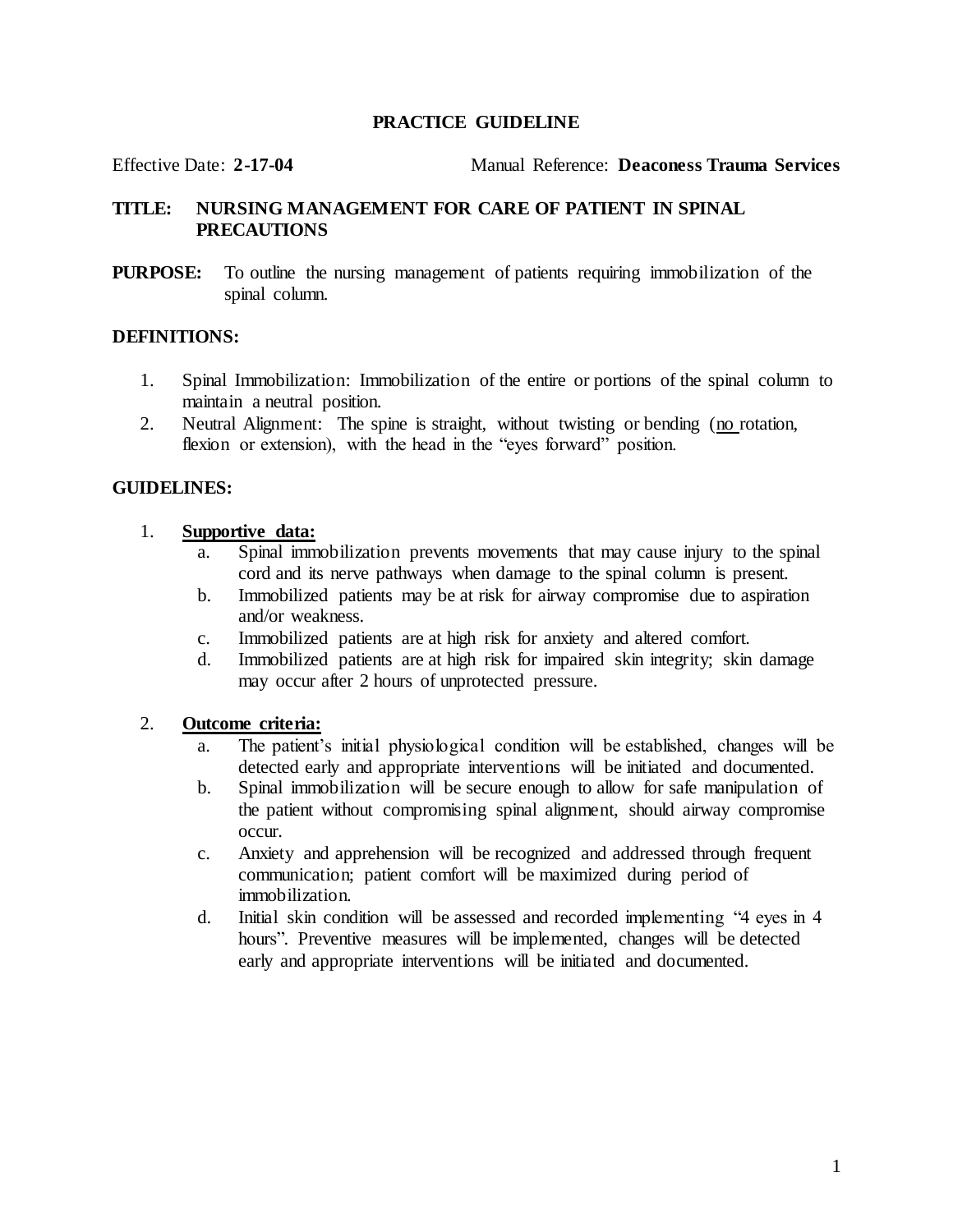# 3. **Implementation criteria:**

- a. Spinal precautions will be initiated at the discretion of the nurse or by the order of a physician.
- b. Patients who should be considered for spinal immobilization include patients complaining of neck or back pain with or without signs of nerve involvement (e.g., weakness, paresthesia below level of injury) and with a history of:
	- i. Degenerative bone disease.
	- ii. Motor vehicle crash (MVC).
	- iii. Falls.
	- iv. Head, neck or facial trauma.
	- v. Trauma with a brief loss of consciousness, altered mental status, unconscious or intoxicated.
- c. Patients will be placed on bed rest in proper spinal alignment with a rigid collar (refer to spinal immobilization procedure). The patient may be immobilized on a rigid spine board at the discretion of the nurse of order of the physician. The spine board should be removed within 20 minutes of patient arrival to hospital.
- 4. **Criteria for discontinuing precautions:** Spinal precautions will be maintained until the necessary radiographic studies and/or clinical examinations are completed and reviewed and the responsible physician has ordered discontinuance of spinal precautions. See Spine Clearance guideline.

# 5. **Assessment:**

- a. Sensorimotor checks (numbness and tingling below level of suspected injury, grip strength and strength of dorsi/plantar flexion) in all four extremities will be assessed on all patients on spinal precautions at the following time:
	- i. Immediately before and after initiation of spinal immobilization.
	- ii. Before and after any transfer or movements.
	- iii. Every two hours and prn.
	- iv. Immediately before and after discontinuation of spinal immobilization.
- b. Assess every 2-4 hours and prn for:
	- i. Discomfort/pain.
	- ii. Level of anxiety/coping.
	- iii. Potential for airway compromise (altered LOC, SOB, nausea/vomiting).
- c. Skin integrity around the cervical collar and over bony prominences will be assessed on admission and at least once a shift.

# 6. **Clinical management:**

- a. Patients immobilized on rigid spine board will be maintained with the head stabilized with towel rolls or foam blocks, and with straps across head, shoulders, hips and thighs, so that the board may be turned if vomiting occurs.
- b. Patients should not be left with only the head secured, as any movement of the rest of the body could result in misalignment of the spine.
- c. Sandbags and IV bags should not be used as head immobilizers because the weight of the bags may shift the spine out of alignment.
- d. Spine boards should be padded when possible.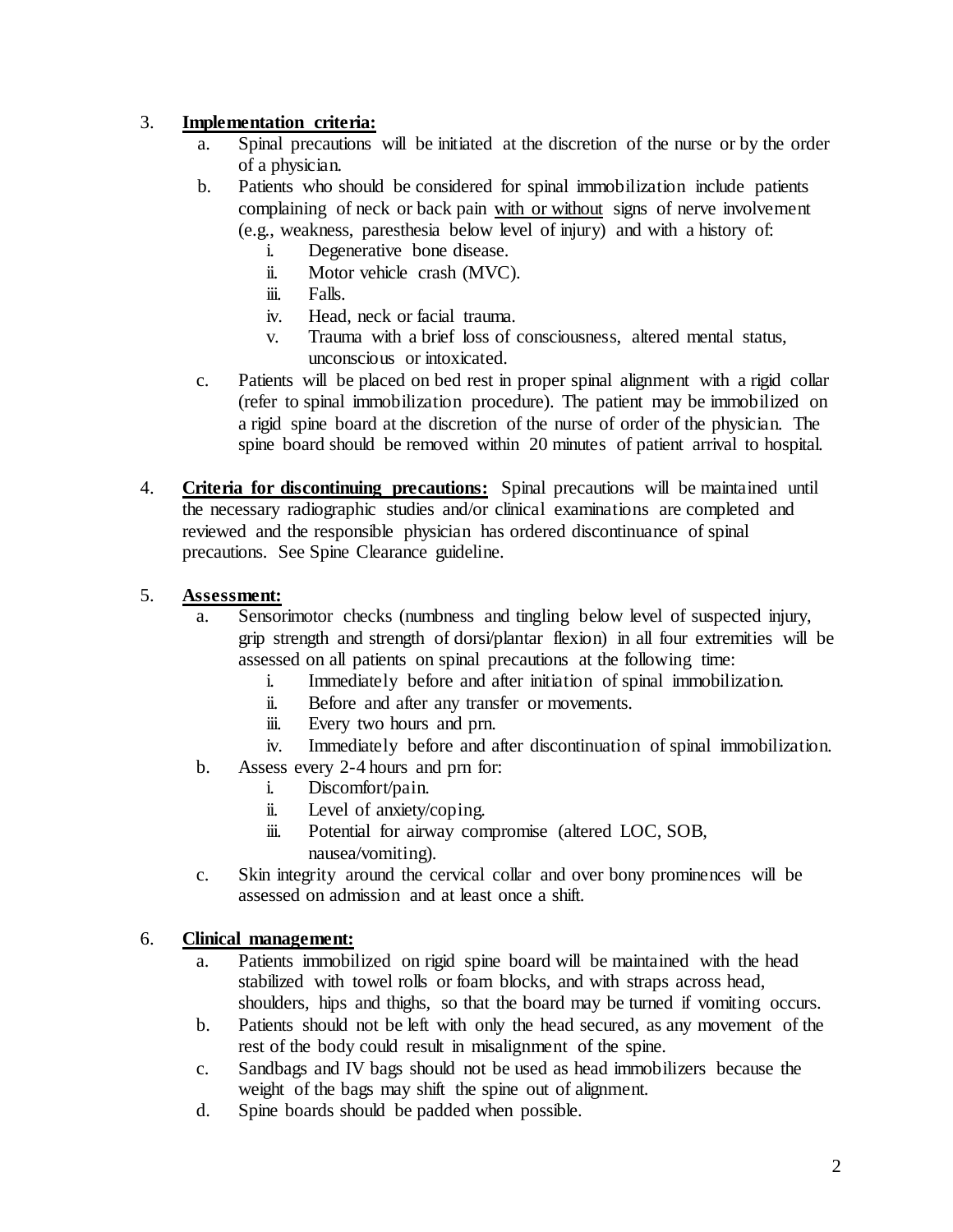- e. Consider providing additional padding as needed to achieve neutral alignment.
	- i. The lumbar space and the space may be filled with a blanket or towel roll.
	- ii. The lumbar space and the space behind the knees may be filled with a blanket or towel roll.
	- iii. In pediatric patients, padding under the shoulders and torso may be used to prevent flexion of the cervical spine.
- g. Patients with chronic deformities of the spine should be immobilized in their usual body position.

# 7. **Transportation:**

- a. Patients on spinal precautions will be transported in the company of the nurse or other person trained in spinal immobilization management.
- b. Patients may not assist a transfer or transfer themselves.
- c. All patient transfer maneuvers and repositioning require a minimum of 3-4 persons. Adequate assistance to provide for safe movement of the patient will be obtained prior to initiating any transfer maneuver.
- d. All patients will be maintained in neutral alignment during radiographic studies.
- e. For radiographic studies the patient will be log rolled, maintaining cervical alignment, by the nurse, physician or other person trained in spinal immobilization. Spinal alignment will be maintained during filming.
- f. Patients on spinal precautions who are not on spine boards will be transferred between bed and gurney using a sheet and slide board or other device in a manner that prevents loss of proper spinal alignment (twisting or flexing). Care should be taken that the device does not sag during the transfer maneuver. Provide support at the lumbar and thoracic spine, as well as cervical control.
- 8. **Positioning:** Within 20 minutes from the arrival to the hospital, the patient should be removed from the long spine board. If the patient arrives in the ICU or general ward on spine board, it should be immediately removed via standing trauma order. Physician order does not need to be given for removal of patient from the board. Patients with neuro deficits or suspected unstable fractures will be log rolled at regular intervals and prn and maintained in a rigid collar.

# 9. **Comfort:**

- a. For restless or agitated patients consider hypoxia, hypotension or pain. Obtain orders from the physician as needed.
- b. Provide frequent contact and realistic reassurance to minimize anxiety. Keep call bell in reach at all times.
- c. For patients with pain, obtain orders from the physician as needed. Use with caution in patients who have not been cleared radiographically as sedatives and paralytic agents may relax protective muscle spasms.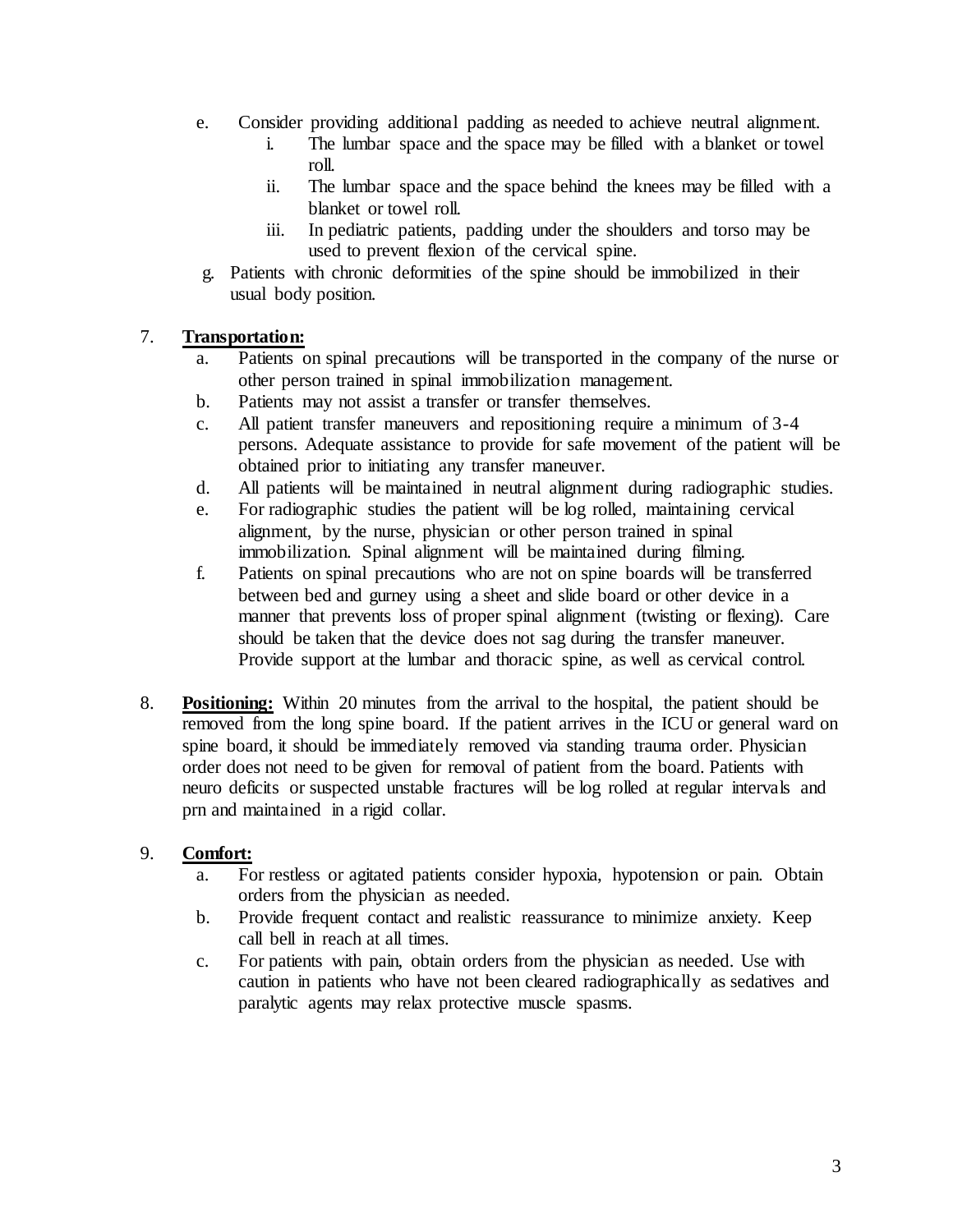# 10. **Elimination:**

- a. The head of the bed may be slightly elevated only if ordered by the physician if cervical, thoracic, and lumber spines are not cleared.
- b. Patients without neurological deficits will use urinals or bedpans for elimination needs. Male patients will be assisted to use the urinal. Female patients will be log rolled onto fracture-style bedpans. An order for urinary catheterization will be obtained from the physician, if necessary.
- 11. **Skin care:** Skin care should be performed when patient is turned and under the rigid collar at least once per shift with second person stabilizing the cervical spine.

### 12. **Reportable signs/symptoms:**

- a. Any changes in sensation or motor function will be reported to the physician immediately.
- b. Complaints of nausea or SOB.
- c. Inability to maintain spinal precautions (e.g., combative & agitated patients, patients with extreme discomfort).
- d. Skin breakdown should be assessed frequently and documented on nursing notes, especially upon admission and discharge from each unit and shift.

### 13. **Patient/family teaching:**

- a. The patient will be instructed to remain supine without bending or twisting the spine until spinal injury has been ruled out.
- b. The patient will be instructed to notify the nurse for nausea, difficulty breathing, increased pain or numbness and tingling.
- c. The purpose of spinal precautions will be explained as needed to parents/family members and reassurance offered.
- 14. **Documentation:** Assessment findings and interventions will be documented in the nurse's notes.

# 15. **Spinal immobilization procedure**:

- a. Spinal immobilization may be initiated using the following procedure. The procedure may be modified as appropriate to circumstances to ensure stabilization of the spinal column and movements without twisting or bending.
- b. Instruct the patient not to move head or neck.
- c. Manually stabilize the patient's head in the position found; place hands to provide firm support at the base of the skull and along mandible. Call for assistance.
- d. Perform before neurological assessment (movement and sensation in all four extremities).
	- i. Move head into neutral "eyes forward" position: Stop if maneuver causes increased pain or discomfort, and splint the head in position found.
	- ii. Reassess neuro status after maneuver.
- e. Remove necklace and earrings.
- f. Maintain manual cervical stabilization while second person applies rigid collar.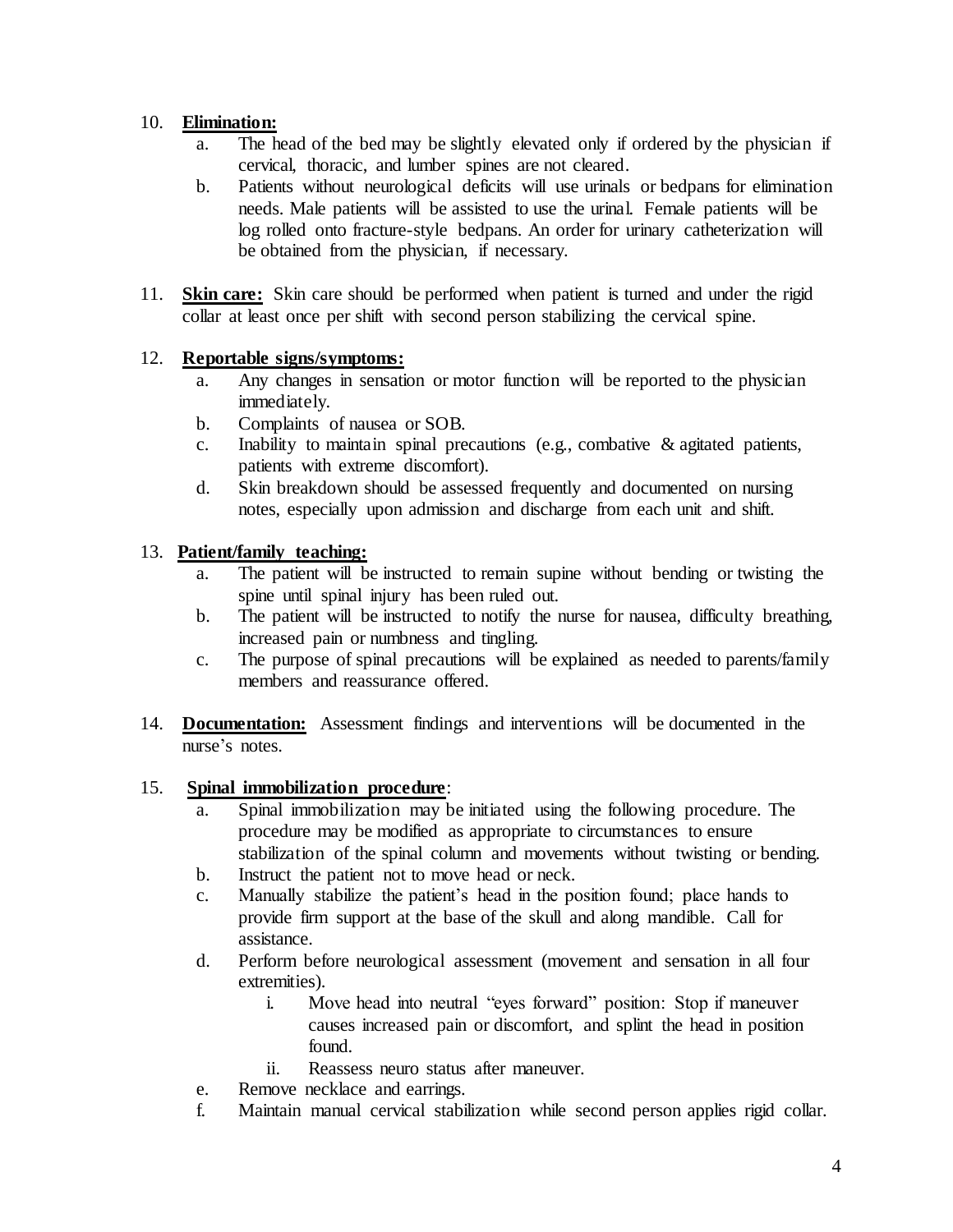- g. The person controlling the cervical spine should direct other personnel in patient movements. The steps in the maneuver should be worked out and agreed on before the movement begins.
- h. At least one person is needed for each position:
	- i. Manual cervical stabilization.
	- ii. The shoulders and hips.
	- iii. The hips and legs.
- i. Move the patient into a supine position on the gurney or spine board in a manner that supports the spine without twisting or bending. Do not allow the patient to perform transfer maneuvers. All moving should be done by health care personnel.
- j. Care should be taken to provide support to the lower thoracic and lumbar region of the spine during logrolling as these areas may move during this maneuver. Reassess neurologic status.
- k. Provide padding as needed to achieve neutral alignment:
	- i. The lumbar space and the space behind the knees may be filled with a blanket or towel roll.
	- ii. In adult patients,  $1 1 1/2$  inches of padding may be placed under the occiput to provide comfort and prevent hyperextension.
	- iii. In pediatric patients, padding under the shoulders and torso may be used to prevent flexion of the cervical spine.
	- iv. Patients with chronic deformities of the spine should be immobilized in their usual body position.
- l. Instruct patient to remain still. Initiate spinal immobilization protocol.
- m. To secure patient to a rigid spine board:
	- i. Secure patient using 2-inch tape or straps at 4 pivot points: the legs, pelvis, shoulders and head. Check to make sure that straps across the upper chest do not restrict respiratory effort.
	- ii. Maintain manual cervical stabilization until the head is secured; place towel rolls or foam blocks along sides of the head to prevent lateral movement. Tape across forehead, avoiding the hair or eyebrows. Tape across the cervical collar. Do not tape across chin, as airway obstruction may occur.
- n. Infants/children in car seats: Children may be secured in their car seats in lieu of removing them and placing them on a spine board.
- o. Pregnant women: Once the patient is secured to the spine board, the entire board should be tilted slightly to the left to prevent vena caval compression by the uterus: use blanket rolls or pillows under right side of the spine board.
- 16. Refer to Cervical Spine precautions and spine clearance, and management of spinal fractures for more information regarding care of spinal fractures.

#### **REFERENCES**:

 RESOURCES FOR OPTIMAL CARE OF THE INJURED PATIENT: 2014; Committee on trauma American College of Surgeons.